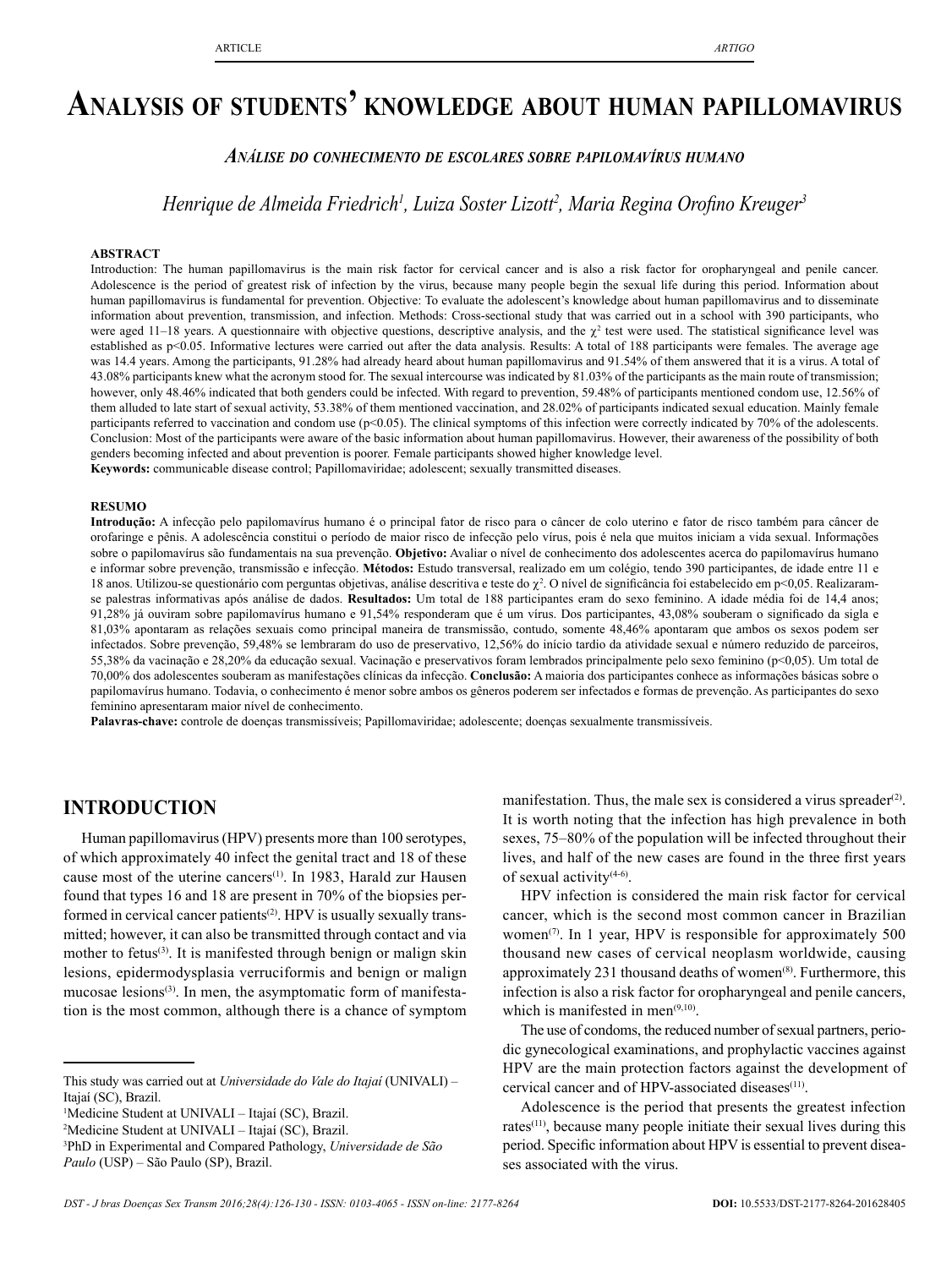# **OBJECTIVE**

To assess the level of adolescents' knowledge about human papillomavirus and to promote the dissemination of information about its prevention, transmission, and infection.

## **METHODS**

The Ethics and Research Committee of the *Universidade do Vale do Itajaí* (UNIVALI), under protocol no. 910.774, approved the research. Data remain under absolute secrecy, and they followed the standards established in the Resolution of the Brazilian National Health Council no. 466/12.

This is a cross-sectional and multicenter study conducted with 390 students aged between 11 and 18 years at *Colégio de Aplicação* from UNIVALI, in Itajaí, Santa Catarina, Brazil. Data collection was carried out after parents or guardians signed the free informed form and the adolescents signed a consent form. Participants who did not attend the collection day and who did not sign the Consent Form were excluded from the research, as well as those who did not receive parents' authorization.

For data collection, a questionnaire including objective questions was used to assess the level of knowledge about HPV, including questions such as: "What sex (male and/or female) can be infected with HPV?;" "What is the main route of HPV transmission?;" "What are the methods for prevention of HPV?."

In addition to the descriptive analysis, the  $\chi^2$  test was applied to establish homogeneity of proportions with a significance level of  $p<0.05$ .

Informative lectures were given after data analysis with the aim of clarifying the main doubts of students, as well as to increase their level of knowledge about HPV.

# **RESULTS**

Among 390 participants, 188 were female (48.20%) and 202 were male participants (51.79%). The mean age among the interviewed adolescents was 14.41 years – 14.39 for female participants and 14.44 for male participants. The participants' minimum and maximum age was 11 and 18 years, respectively.

The study shows that 91.28% of the students had already heard about HPV, and the highest percentage was found for female participants (96.81%). Male participants' percentage was 86.14%.

When students were questioned where or by whom they had heard about HPV, the most frequent answer was "school," which was chosen by 33.59% of them. The second most common source of information was "television" (21.03%) and the third was "parents" (11.54%). The amount of male participants who answered "never heard," who "do not remember," or who used "the internet as a source" was higher compared with female participants, with a statistically significant difference  $(p<0.05)$ . In addition, in the comparison of sexes, the number of female students who received information by physicians is statistically significant compared with male participants (**Table 1**).

Most of the students knew that HPV is a virus, therefore totaling 91.54%. In despite of it, only 43.08% were aware that HPV means human papillomavirus.

Of the total of interviewed adolescents, 81.03% indicated sexual intercourses as a route of transmission. Female participants had a higher rate of correct answers (92.02%), compared with male participants (70.79%), which is a statistically significant difference (p<0.05). Among the participants, 33.85% of the students answered that only women could be infected with HPV and 48.46% of the students answered correctly that both sexes could be infected (**Table 2**).

The use of condoms was indicated as a prevention action by 59.48% of the 390 interviewed adolescents. Late onset of sexual activity and decreased number of partners were indicated by only 12.56% of the interviewed adolescents. Among interviewed adolescents, 55.38% indicated vaccination as a HPV prevention. On the other hand, 28.20% of them indicated sexual education. The values of  $p<0.05$  show a statistical significance between the level of knowledge of female students and that of male students (**Table 3**).

Of the 390 adolescents, 70.00% were aware that cancer, skin, and mucosa lesions could be possible manifestations of the disease. Once again, female students were more aware of that (78.72%), compared with male students (61.88%).

| <b>Table 1 –</b> Source of information about HPV. |  |  |
|---------------------------------------------------|--|--|
|---------------------------------------------------|--|--|

| <b>Variables</b>     | <b>Female sex</b><br>n (%) | Male sex<br>n (%) | <b>Total</b><br>n (%) | p-value   |
|----------------------|----------------------------|-------------------|-----------------------|-----------|
| Never heard about it | 6(3.19)                    | 27 (13.37)        | 33 (8.46)             | $0.0003*$ |
| School               | 69 (36.70)                 | 62 (30.69)        | 131 (33.59)           | 0.2090    |
| Parents              | 25 (13.30)                 | 20 (9.90)         | 45 (11.54)            | 0.2900    |
| Television           | 40 (21.28)                 | 42 (20.79)        | 82 (21.03)            | 0.9060    |
| Internet             | 8(4.26)                    | 21 (10.40)        | 29 (7.44)             | $0.0210*$ |
| Newspapers           | 10(5.32)                   | 6(2.97)           | 16(4.10)              | 0.2420    |
| Friends              | 6(3.19)                    | 3(1.49)           | 9(2.31)               | 0.2620    |
| Physicians           | 17 (9.04)                  | 2(0.99)           | 19 (4.87)             | $0.0002*$ |
| Does not remember    | 7(3.72)                    | 19 (9.41)         | 26 (6.67)             | $0.0240*$ |

HPV: human papillomavirus; \*significant values.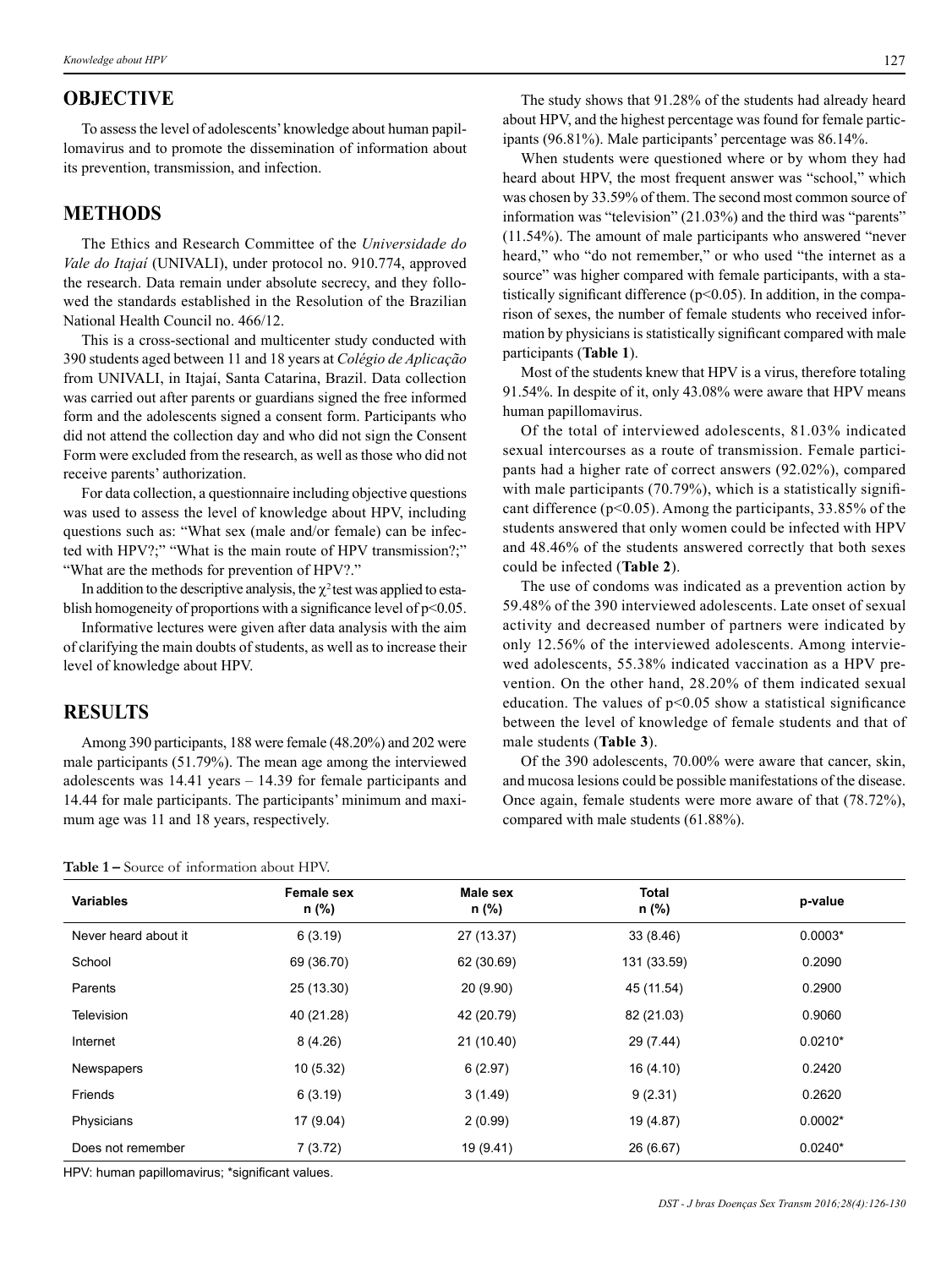# **DISCUSSION**

Three hundred and ninety students participated in the study, 48.20% female and 51.79% male adolescents. Interviewed adolescents were aged between 11 and 18 years, with mean age of 14.41 years. Age range and sex distribution from this study are different of other outcomes. In a study conducted in Piauí with 218 interviewed subjects, the age range was between 17 and 34 years (78.00% female) (12). On the other hand, in Ribeirão Preto, São Paulo, only women between 17 and 19 years were interviewed<sup>(13)</sup>; and at a private university from Pernambuco backcountry, a study included participants aged between 21 and 25 years, of which  $65.70\%$  were female<sup>(14)</sup>. The differences observed among this study and other studies occur owing to different methodologies adopted. This study is relevant because it collects data from a heterogeneous population regarding sex and younger age. This is due to the possibility of both sexes becoming infected by the virus and to the early onset of sexual activities.

Among the participants, 91.28% had already heard about HPV, which is similar to what was found in Piauí research, in which 87.00% knew about the virus<sup>(12)</sup>. However, in a study conducted with students from the third year of high school at an educational institution from São Gonzalo, Rio de Janeiro, Brazil, only 57.75% of the participants were aware of the virus<sup>(15)</sup>. The difference between this study and the one carried out in São Gonzalo possibly occurred because data from the latter were collected in 2006, a period when there were only few HPV prevention and vaccination campaigns. Similarity with the study carried out in Piauí may be explained because data were collected in 2014, close to the data collection of this study, in 2015, after the campaigns conducted by the Brazilian Ministry of Health (acronym in Portuguese – MS).

In this study, the main sources of HPV information were school, television, and parents, from the most to the least mentioned. Similar results were found in a cross-sectional study carried out in Portugal; however, in another order, as follows: family was the first source of

#### **Table 2 –** Who can be infected with HPV.

| <b>Variables</b>                    | <b>Female sex</b><br>n (%) | Male sex<br>n (%) | Total<br>n (%) |  |  |
|-------------------------------------|----------------------------|-------------------|----------------|--|--|
| Who can be infected with the virus? |                            |                   |                |  |  |
| Only men                            | 1(0.53)                    | 31 (15.34)        | 32(8.21)       |  |  |
| Only women                          | 77 (40.95)                 | 55 (27.22)        | 132 (33.85)    |  |  |
| Men and women                       | 100 (53.19)                | 89 (44.05)        | 189 (48.46)    |  |  |
| Do not know how<br>to answer        | 10(5.31)                   | 27 (13.36)        | 37 (9.49)      |  |  |

HPV: human papillomavirus.

#### **Table 3 –** HPV prevention.

information, followed by school, and television $(16)$ . It is extremely important for health promotion purposes to know the path of information toward its target population, that is, to know what media should be used so that more people can acquire more knowledge of a subject. The more comprehensive the information media is, the greater the effectiveness of the health promotion policy and the higher the number of people who will benefit from it. It is noteworthy the fact that 6.67% of the interviewed individuals did not remember and 8.46% had never heard about HPV, being statistically significant the fact that most of these participants were men. Other two statistically significant results is that female participants receive more information from physicians than male participants, and male participants use more the Internet as a source of knowledge acquisition. The fact that participants receive more information from physicians may be explained by the lower search of male participants for health professionals.

At *Colégio de Aplicação* of UNIVALI (CAU) from Itajaí, Brazil, 91.54% of the participants knew that HPV is a virus, which is close to the result found among participants from a research performed at a university in Pernambuco backcountry, in which 93.40% of participants also knew the fact<sup> $(14)$ </sup>. Therefore, it is assumed that the majority of population knows that it is a virus. However, only 43.08% of the CAU students know what the acronym stood for, in contrast with 60.30% in the research carried out in Ribeirão Preto, São Paulo(13).

Sexual intercourses were indicated as the route of transmission by 81.03% of the participants, which is higher than the value found in Portugal, in which 64.00% answered correctly<sup>(16)</sup>. Although it has not been approached in the questionnaire, HPV can be transmitted not only during sexual intercourse, but also through contact and through mother to fetus $(4)$ . It is noteworthy that by knowing the possible routes of transmission, more search for prevention and care will be promoted.

In the study carried out in Piauí, 68.00% of the interviewed university students consider that both sexes can be infected with the HPV(12). On the other hand, in this study, 48.46% of the interviewed people declared that men and women are more inclined to infection and 33.85% stated that only women are at such risk. Although almost half of them answered correctly, a significant number of participants believe that only women can be infected. It is assumed this misunderstanding occurs because the MS firstly determined that vaccination would be available in the Brazilian Unified Health System (in Portuguese – *Sistema Único de Saúde* – SUS) for free only for female adolescents aged 9 to 11 years<sup> $(17)$ </sup>. The seriousness of this issue is that unclarified doubts may discourage male individuals from caring for disease prevention. However, it is noteworthy that although men usually present the asymptomatic form of the infection, they could be a great spreader of the virus, and therefore present chances of having the symptoms<sup>(3)</sup>.

| <b>Variables</b>                                | <b>Female sex</b><br>$n$ (%) | Male sex<br>n (%) | <b>Total</b><br>$n$ (%) | p-value   |
|-------------------------------------------------|------------------------------|-------------------|-------------------------|-----------|
| Condom                                          | 139 (79.93)                  | 93 (46.03)        | 232 (59.48)             | $0.0000*$ |
| Late sex activity and<br>low number of partners | 28 (14.89)                   | 21 (10.39)        | 49 (12.56)              | 0.1810    |
| Vaccination                                     | 128 (68.08)                  | 88 (43.56)        | 216 (55.38)             | $0.0000*$ |
| Sexual education                                | 62 (32.97)                   | 48 (23.76)        | 110 (28.20)             | $0.0430*$ |

HPV: human papillomavirus; \*significant values.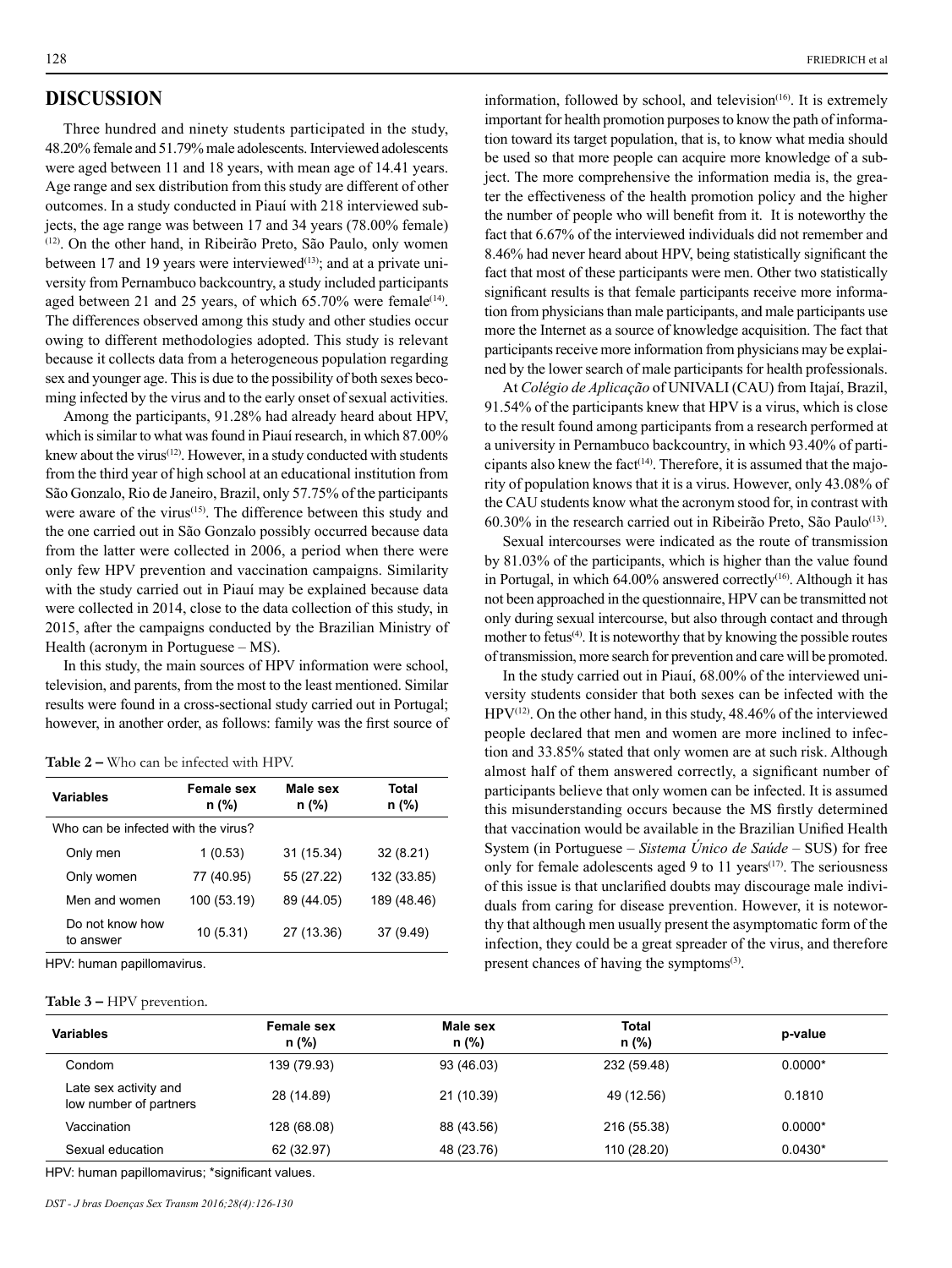The study aimed at analyzing adolescents' knowledge about HPV, considering that adolescence is the period that presents the highest risk of this virus infection<sup> $(11)$ </sup>. This is due to the risk factors for virus infection, among which the high number of sexual partners and the early onset of sexual activity, which increase virus exposure, stand out<sup>(18-20)</sup>. Although of great importance, only 12.56% of the participants mentioned that late onset of sexual activity or decreased number of partners is relevant method of prevention. In order to handle this lack of knowledge, more effective sexual education would be necessary; however, only 28.20% of the participants consider this initiative would facilitate prevention, being female participants those who noticeably mentioned this alternative more frequently than men. The use of condoms as a method for disease prevention was mentioned by 59.48% of the students. This is slightly below the result found in São Gonzalo, Rio de Janeiro, in which 65.50% of the participants had the same opinion<sup>(15)</sup>. Although most students deem necessary to use condoms for prevention, this number is still low, considering it is ideal that all people have a safe sexual activity. Among the participants, 55.38% consider vaccination as a method of prevention. Considering that only a few more than half of them mentioned vaccination, the lectures offered to students after the analysis of the questionnaires emphasized the importance of vaccine. The quadrivalent form used at SUS( sigla em português) vaccination campaign offers protection against serotypes 6, 11, 16, and 18, and confers 100% efficacy to prevent diseases associated with oncogenic viral forms<sup> $(21)$ </sup>. It is important to emphasize that both quadrivalent and bivalent forms of the vaccine have led to a significant decrease in the incidence of persistent infections<sup>(21)</sup>. Results indicate that most participants who mentioned condoms and vaccination for prevention are female, with statistically significant results. Thus, it is assumed that the male sex is not being effectively involved in prevention campaigns against HPV.

HPV can be manifested as benign or malign skin lesions, epidermodysplasia verruciformis, and benign or malign mucosae lesions<sup>(4)</sup>. In the questionnaire administered, 70.00% of the participants answered that cancer, skin, or mucosae lesions are possible consequences of the infection. This percentage is high and differs from a study in Ribeirão Preto, São Paulo, in which 54.30% of the interviewed nursing students did not know the correct answer.

HPV has an estimated prevalence of  $32.1\%^{(22)}$ . It has been estimated that 4 million adolescents aged 15 and 17 years become sexually active every year in Brazil $(12)$ . Therefore, adding the onset of sexual life during adolescence to the greater risk of infection, it becomes very important that adolescents receive guidance about the transmission and prevention of sexually transmitted diseases (STDs). Since HPV is the most frequent STD worldwide<sup>(22)</sup>, knowledge about the virus needs to be comprehensive. Furthermore, campaigns including the male audience directly are necessary, as their level of knowledge is poorer.

In this study, in addition to the assessment of the adolescents' level of knowledge, the conduction of lectures enabled to disseminate information and to provide more opportunities for the participants to learn. During the lectures, themes with the greatest knowledge gap were approached, and some incorrect concepts and common prejudice regarding the theme were demystified.

Most of the study participants know basic information about HPV. However, the level of knowledge was lower about the possibility of both sexes becoming infected and about prevention methods. Therefore, this study shows that health promotion and STD prevention campaigns should be stimulated. They would therefore increase society's knowledge, encouraging them to adopt prevention actions, as infection rates are high and lack of information facilitates the growth of the infection. In addition, it is worth noting that health policies should include both sexes and aim at informing and making population aware of the virus transmission, its infection risks, and possible consequences, as well as the importance of vaccination against HPV.

### **CONCLUSION**

Most of the study participants know basic information about HPV. Nevertheless, knowledge about the possibility of both sexes becoming infected and its prevention methods is poor. Female participants showed higher level of knowledge.

### **Conflict of interests**

The authors declare no conflict of interests.

# **REFERENCES**

- 1. Hausen HZ. Papillomaviruses causing cancer: evasion from hostcell control in early events in carcinogenesis. J Natl Cancer Inst. 2000;92(9):690-8.
- 2. Costa LA, Goldenberg P. Papilomavírus humano (HPV) entre jovens: um sinal de alerta. Saúde Soc. 2013;22(1):249-61.
- 3. Leto MGP, Santos Jr. GF, Porro AM, Tomimori J. Infecção pelo papilomavírus humano: etiopatogenia, biologia molecular e manifestações clínicas. An Bras Dermatol. 2011;86(2):306-17.
- 4. Weaver BA. Epidemiology and natural history of genital human papillomavirus infection. J Am Osteopath Assoc. 2006;106(3 Suppl 1):S2-8.
- 5. Wiley D, Masongsong E. Human papillomavirus: the burden of infection. Obstet Gynecol Surv. 2006;61(6 Suppl 1):S3-14.
- 6. Cox JT. The development of cervical cancer and its precursors: what is the role of human papillomavirus infection? Curr Opin Obstet Gynecol. 2006;18(Suppl 1):S5-S13.
- 7. Parkim DM. Global cancer statistics in year 2000. Lancet Oncol. 2001;2:533-43.
- 8. Nadal LRM, Nadal SR. Indicações da vacina contra o papiloma vírus humano. Rev Bras Coloproct. 2008;28(1).
- 9. Osis MJD, Duarte GA, Sousa MH. Conhecimento e atitude de usuários do SUS sobre o HPV e as vacinas disponíveis no Brasil. Rev Saúde Públ. 2014;48(1):123-33.
- 10. Molijn A, Kleter B, Quint W, Van Doorn LJ. Molecular diagnosis of human papillomavirus (HPV) infections. J Clin Virol. 2005;32:S43-51
- 11. Sanjose S, Diaz M, Castellsague X, Clifford G, Bruni L, Muñoz N, et al. Worldwide prevalence and genotype distribution of cervical human papillomavirus DNA in women with normal cytology: a meta-analysis. Lancet Infect Dis. 2007;7:453-9.
- 12. Luz NNN, Lustosa IR, Machado KC, Pacheco ACL, Marques MMM, Peron AP, et al. Acadêmicos, a percepção sobre o papilomavírus humano e sua relação com o câncer cervical. Semina: Ciências Biológicas e da Saúde. 2014;35(2):91-102.
- 13. Panobianco MS, Lima ADF, Oliveira ISB, Gozzo TO. O conhecimento sobre o HPV entre adolescentes estudantes de graduação em enfermagem. Texto Contexto Enferm. 2013;22(1):201-7.
- 14. Silveira GA, Ferraz BG, Conrado GAM. Conhecimento dos universitários sobre HPV e câncer de colo uterino em uma faculdade privada localizada no sertão de Pernambuco. Saúde Coletiva em Debate. 2012;2(1):87-95.